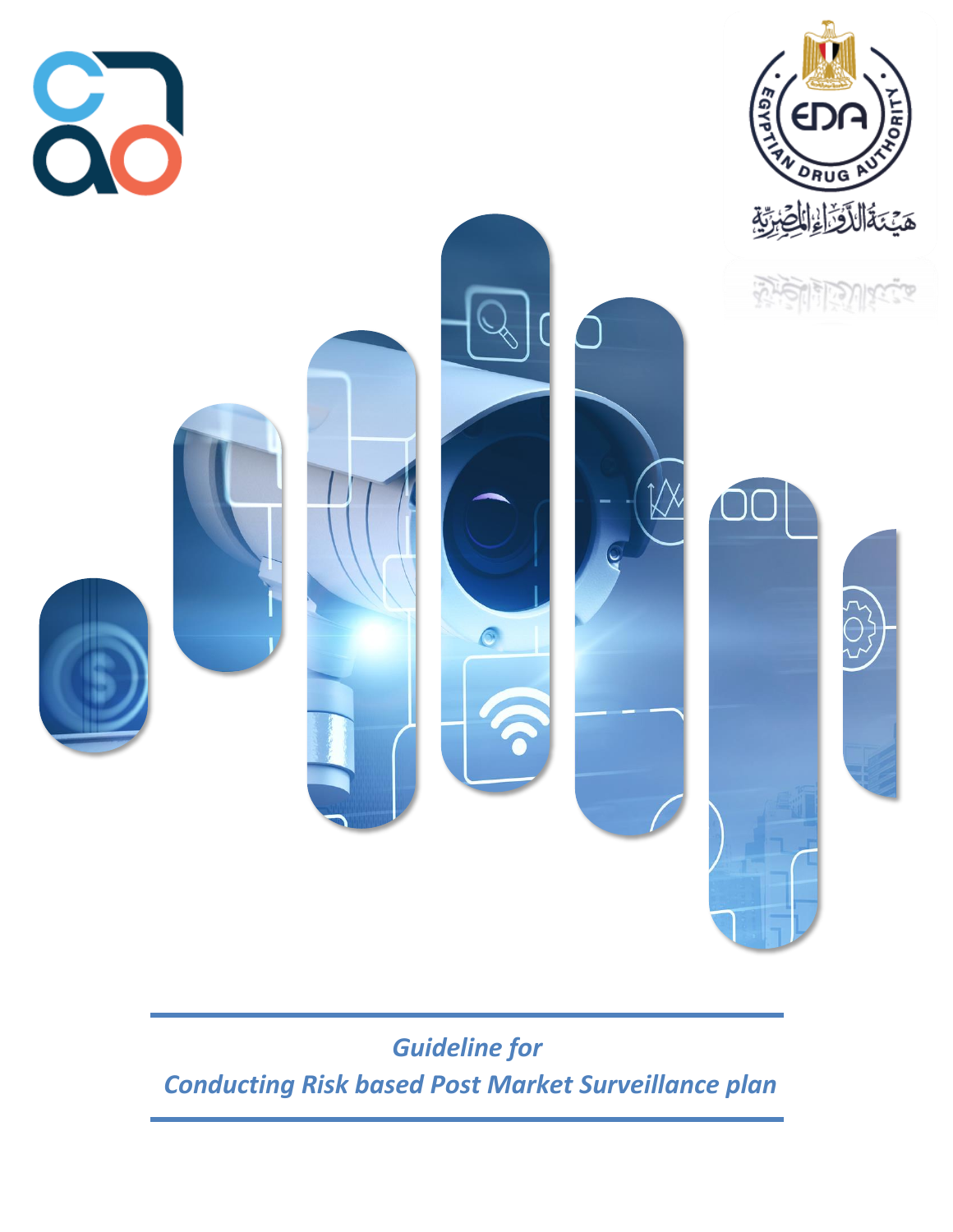

Guideline

# **TABLE OF CONTENTS**

| ≠                       | <b>Content</b>                                                               | Page                    |
|-------------------------|------------------------------------------------------------------------------|-------------------------|
| 1                       | <b>Introduction</b>                                                          | $\overline{\mathbf{3}}$ |
| $\overline{2}$          | <b>Purpose</b>                                                               | 4                       |
| 3                       | <b>Scope</b>                                                                 | 5                       |
| 4                       | <b>Methodology</b>                                                           | 5                       |
| 5                       | <b>Preparing to Implement Post-Marketing Surveillance</b><br><b>Programs</b> | 6                       |
| 6                       | Designing of plan                                                            | $\overline{7}$          |
| $\overline{\mathbf{z}}$ | Framework for risk-based post-market surveillance tool                       | 8                       |
| 7.1                     | <b>Selection of biological</b>                                               | 8                       |
| 7.2                     | Selection of geographical area for sampling                                  | 9                       |
| 7.3                     | <b>Collection Site</b>                                                       | 11                      |
| 7.4                     | <b>Number of collected samples</b>                                           | 11                      |
| 7.5                     | <b>Frequency of sampling</b>                                                 | 12                      |
| 8                       | <b>Implementation of Plan</b>                                                | 13                      |
| 9                       | <b>Sampling collection</b>                                                   | 14                      |
| 10                      | <b>Product Information Review and confirmatory testing</b>                   | 14                      |
| 11                      | <b>Analyze, Communicate &amp; Act</b>                                        | 14                      |
| 12                      | <b>Conclusion</b>                                                            | 15                      |
| 13                      | <b>References</b>                                                            | 16                      |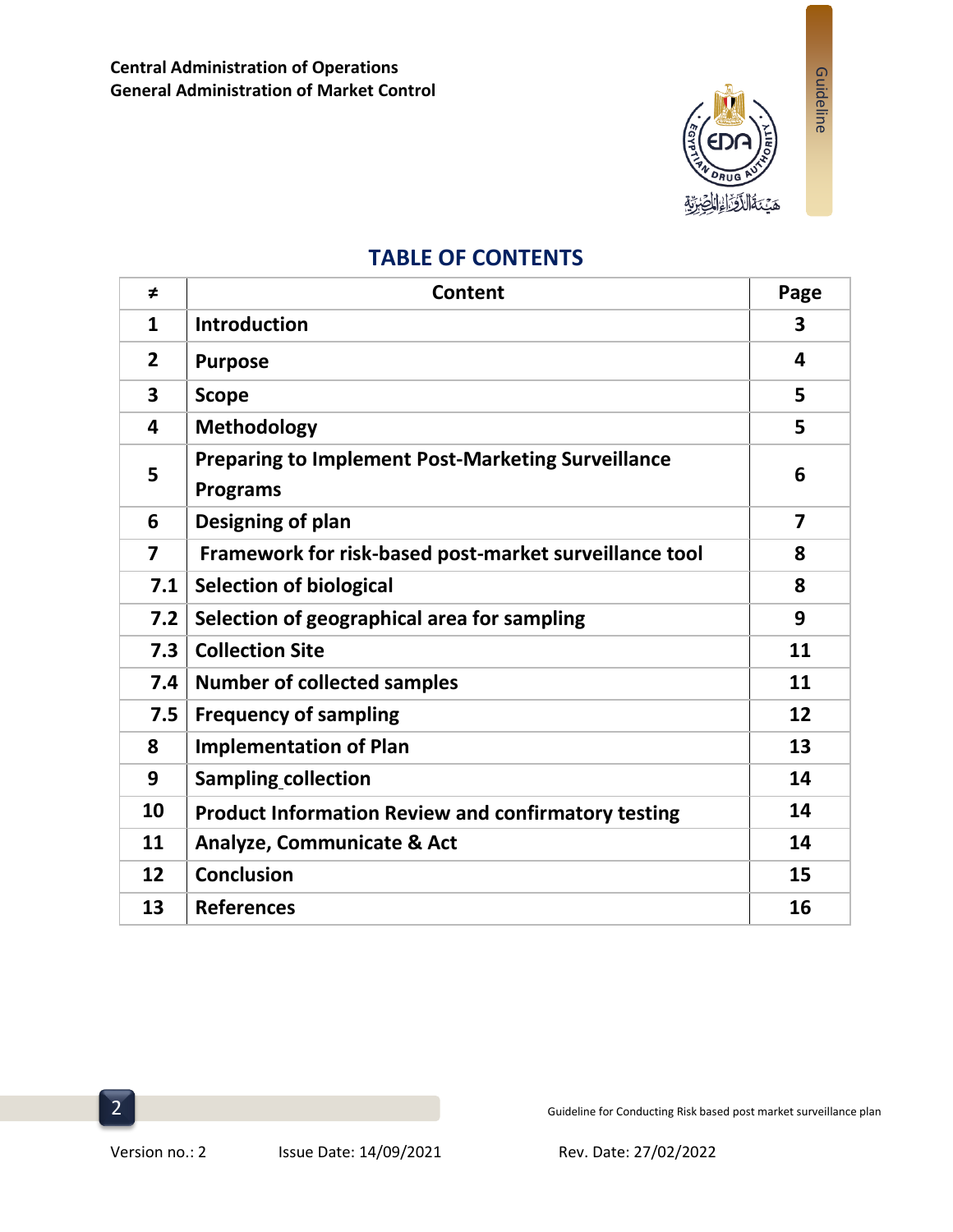

Guideline

## **1. Introduction**

Post-marketing monitoring is one of the important monitoring activities that occur after the market approval of the drug. Due to the adoption by the Egyptian Drug Authority of a new approach to reduce the number of batches subject to analysis, both for pharmaceutical and biological products, for biological there has been a lot release policy for categorizing the biological and according to specific factors they have been classified and match the risk of these product to the frequency of testing , as well as the vitality of the importance of trading products, monitoring after shopping has become one of the important activities for quality control of those products through Developing a risk-based plan depending in the first place on the extent to which the products are subject to analysis before trading.

The post-marketing control process is not limited to regular inspections of manufacturers, distribution companies, warehouses, pharmacies, and risk-based of products for analysis, but extends to following up on any reports on the safety of products and reporting them to pharmacovigilance; In addition to monitoring the promotion of poor-quality products; dealing with market complaints; Remove and dispose of incompatible products.

EDA ensuring that a post-marketing surveillance program is supported by appropriate legal frameworks, staffed with a qualified and proficient regulatory workforce, and financed through regular and adequate national budget appropriations, helps ensure continued operational sustainability.

Regular strategic planning efforts with key stakeholders are also critical in ensuring that approaches, assumptions, and priorities for the post- marketing surveillance program remain relevant over time.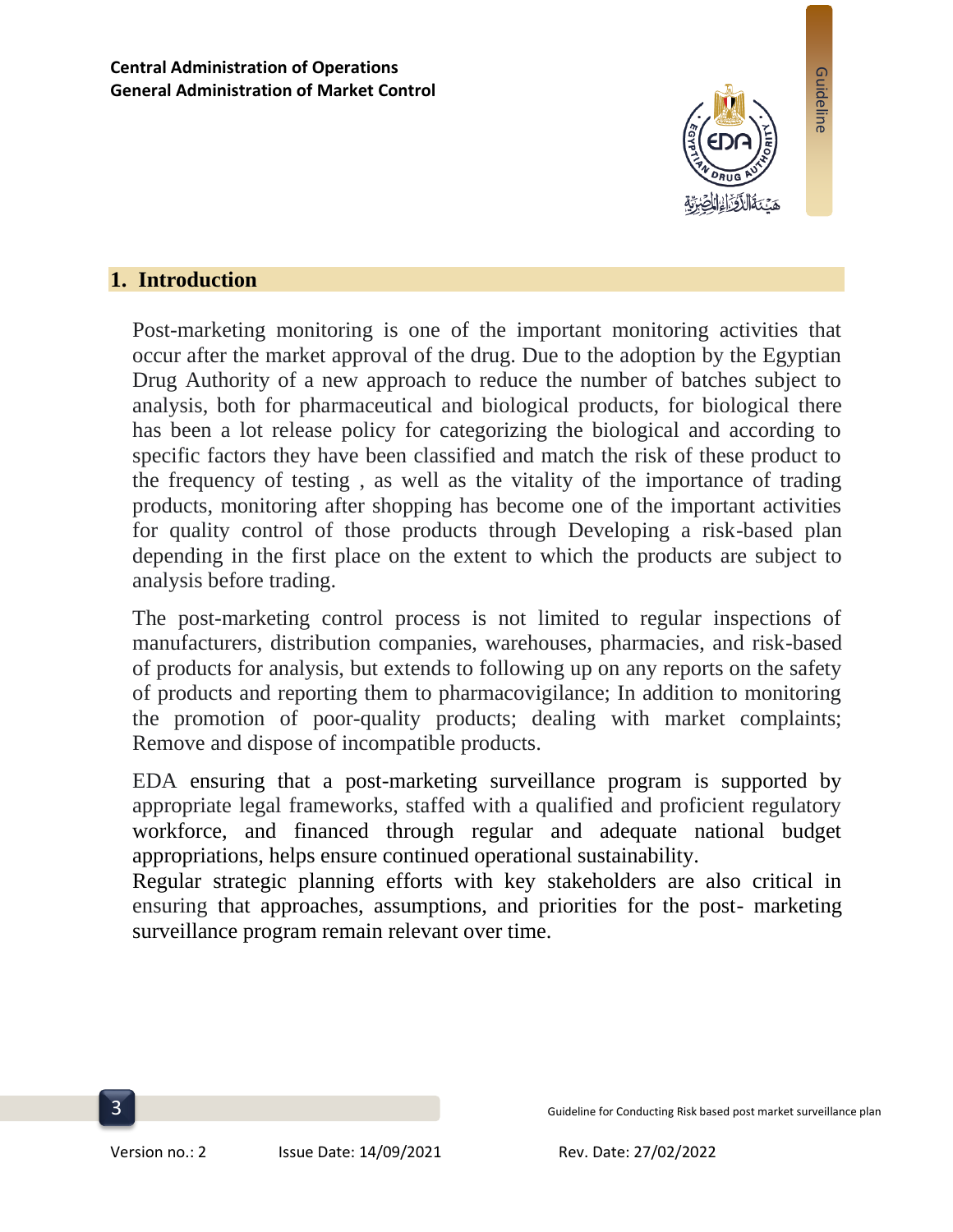

# **2. Purpose**

The objectives of the post-marketing sampling and testing programs are derived from the legal requirements:

- 1- Monitoring the safety, quality and efficacy of biological available in the market in different regions/regions at different levels of distribution/supply chain with a view to assessing patients' exposure to poor quality biological and suggesting appropriate actions
- 2- To identify potential causes of low quality of certain products to which patients are exposed.
- 3- To test the quality of biological in order to identify non-compliant manufacturers with quality standards and in adopting regulatory measures.
- 4- To detect and report any counterfeit products penetrating the market and what the health impact may be on patients.
- 5- To identify medicinal products SF that reached consumers and evaluated pharmacovigilance reports by healthcare professionals and patients.
- 6- To raise awareness of the importance of reporting an unusual deficiency in the effectiveness of medicinal products
- 7- To improve and enhance safety measures, which include statistical analysis of adverse drug reactions (ADRs) have also been reported by healthcare institutions and patients, thus revealing signs of adverse drug interactions that may require further investigation.

EDA is considering what is achieved from these goals is a factor to evaluate the provisions of control over the drug market and the strengths and weaknesses of the system are identified and the ability to continuously develop. Adoption of a risk-based approach to market surveillance would allow the NCL to optimize the use of their limited resources on those areas considered most likely to pose a risk of quality defects.

Guideline for Conducting Risk based post market surveillance plan

Version no.: 2 Issue Date: 14/09/2021 Rev. Date: 27/02/2022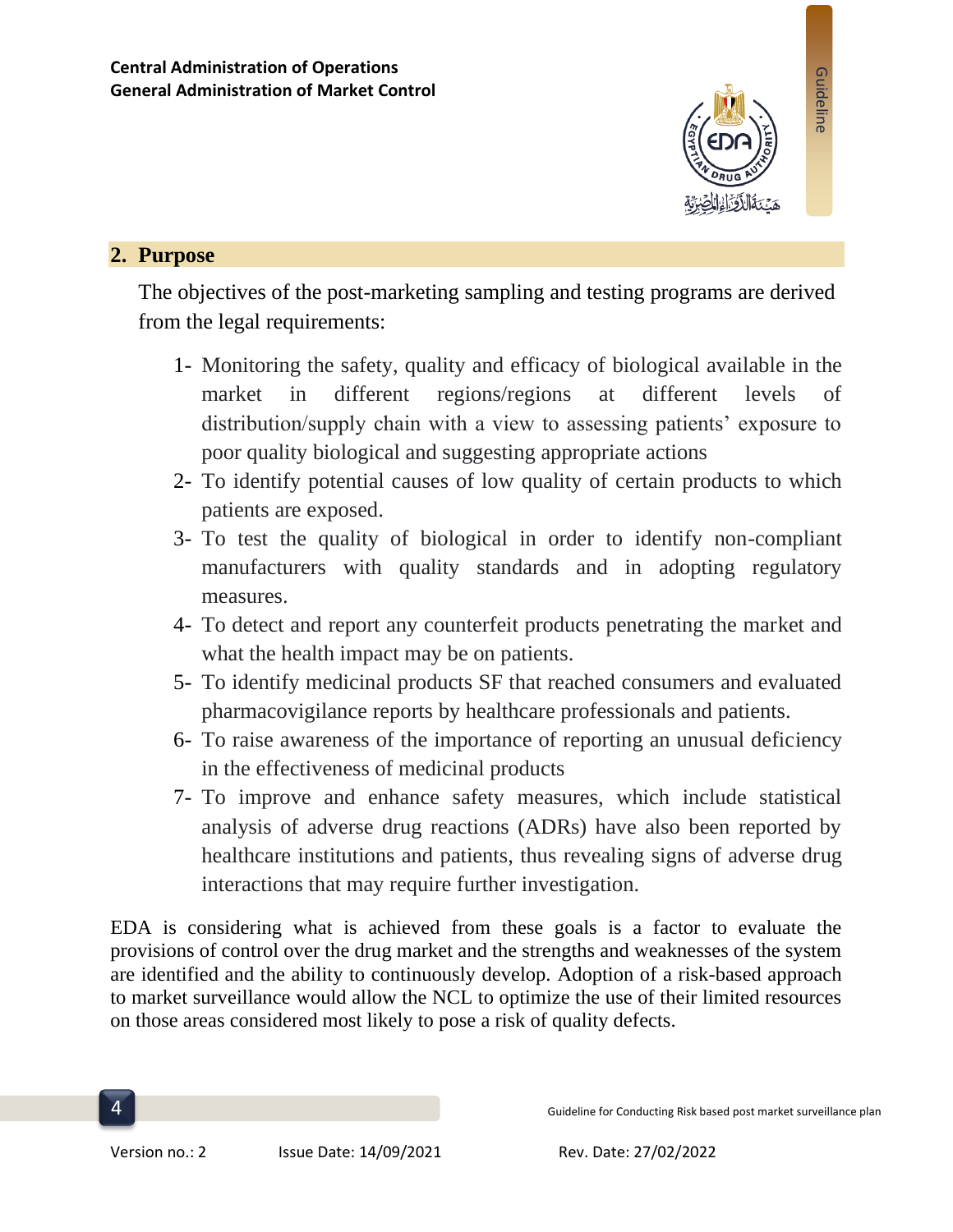

Guideline

## **3. Scope**

This guide will be applied to biological except vaccines, antisera, antitoxins & plasma derived medicinal products. Covering all points of the supply chain, whether distribution companies, warehouses or pharmacies, whether public or private, and given the presence of other parties that have entered the supply chain, such as vaccination centers or even vaccination campaigns, this has been taken into account in the development of the risk-based plan.

## Criteria for exclusion based on risk:

- 1- These products are independently tested by EDA and released for all batches.
- 2- Vaccines in Egypt are categorized into :
	- National immunization vaccines (EPI and COVAC) where all these vaccines undergone full testing of all batches during lot release, in addition being trade in governmental hospitals, health care units or vaccination centers where tight supply chain is provided and GSDP and cold chain is provided
	- Non-National immunization vaccines (private market) since these are imported from registered authority with no history of non-compliance in testing or as SF product in market.
- 3- Antisera & Antitoxins are not marketed but are for governmental use only.
- 4- Albumin & Anti-RH are restricted for hospital use.

# *Based on risk these products may be targeted for PMS surveillance at any time*.

# **4. Methodology**

- This Post marketing surveillance risk-base (PMS-RB) plan will be divided along the 4 quarters of the year; every quarter will target different groups of products with different risk category.
- Four groups of targeted products categories [A, B, C, D] will be designed to ensure effective control of medicinal products based on the risk-based approaches.
- The Product *Category A* that was chosen to start with during the first quarter, and then will be joined by other *Groups B, C and D* which will be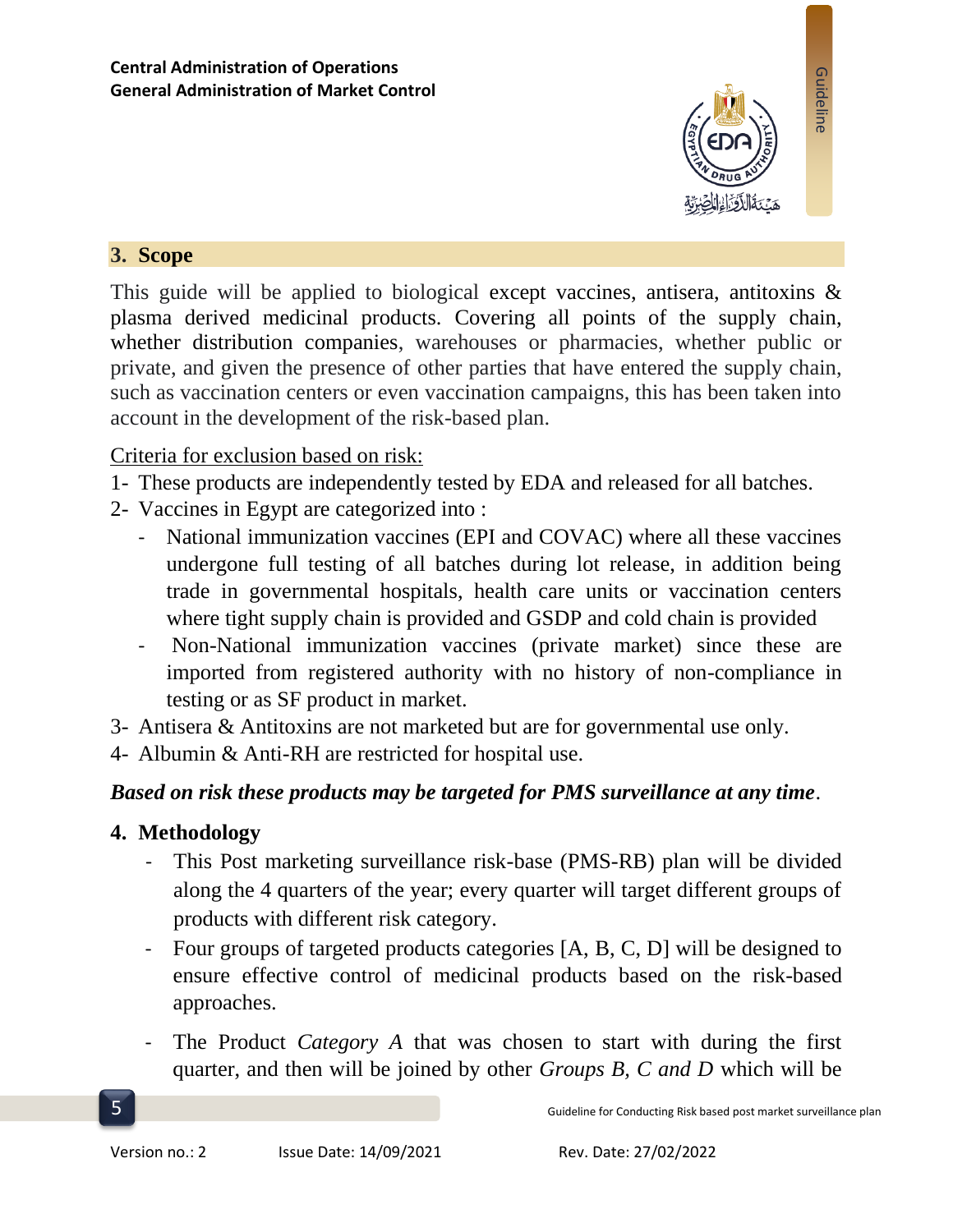

formulated and put into the plan by end of respectively for each quarter.

## **5. Preparing to Implement Post-Marketing Surveillance Programs**

The sampling and testing plan must ensure that sampling is unbiased, and the data produced are meaningful and accurate in order to be used for decision-making. Sampling and testing activities conducted at least once per year. The initial planning under the NRA is coordinated with all sharing stakeholders.

The NRA establishes clear procedures and guidelines on how to execute all steps of sampling and testing, including clear definition of roles and responsibilities of all parties involved.

The NRA leads sampling, testing activity and finalizes the plan of each program. The NRA inspectors carry out sampling according to an established and approved plan. The Official NCL carry out QC tests according to regulations and guidelines (official verified/validated test methods in product dossiers, or pharmacopeia methods). Data are analyzed and reported to the PMS department which is responsible for sharing with all relevant stakeholders. The NRA carries out followup actions.

# **Substitution criteria should be developed to address the following scenarios when they occur:**

- The selected sampling outlet is closed, or the governorate does not have a branch of authorized distribution companies, then the outlet can be substituted by the nearest health institution found in the same area.
- The biological being sampled is not found in the selected sampling outlet the trial of sampling will be repeated from the same governorate.
- The biological is not available, then exchange the product with another available to replace it in the plan from another governorate.

- The biological in the outlet has less than six month's shelf life.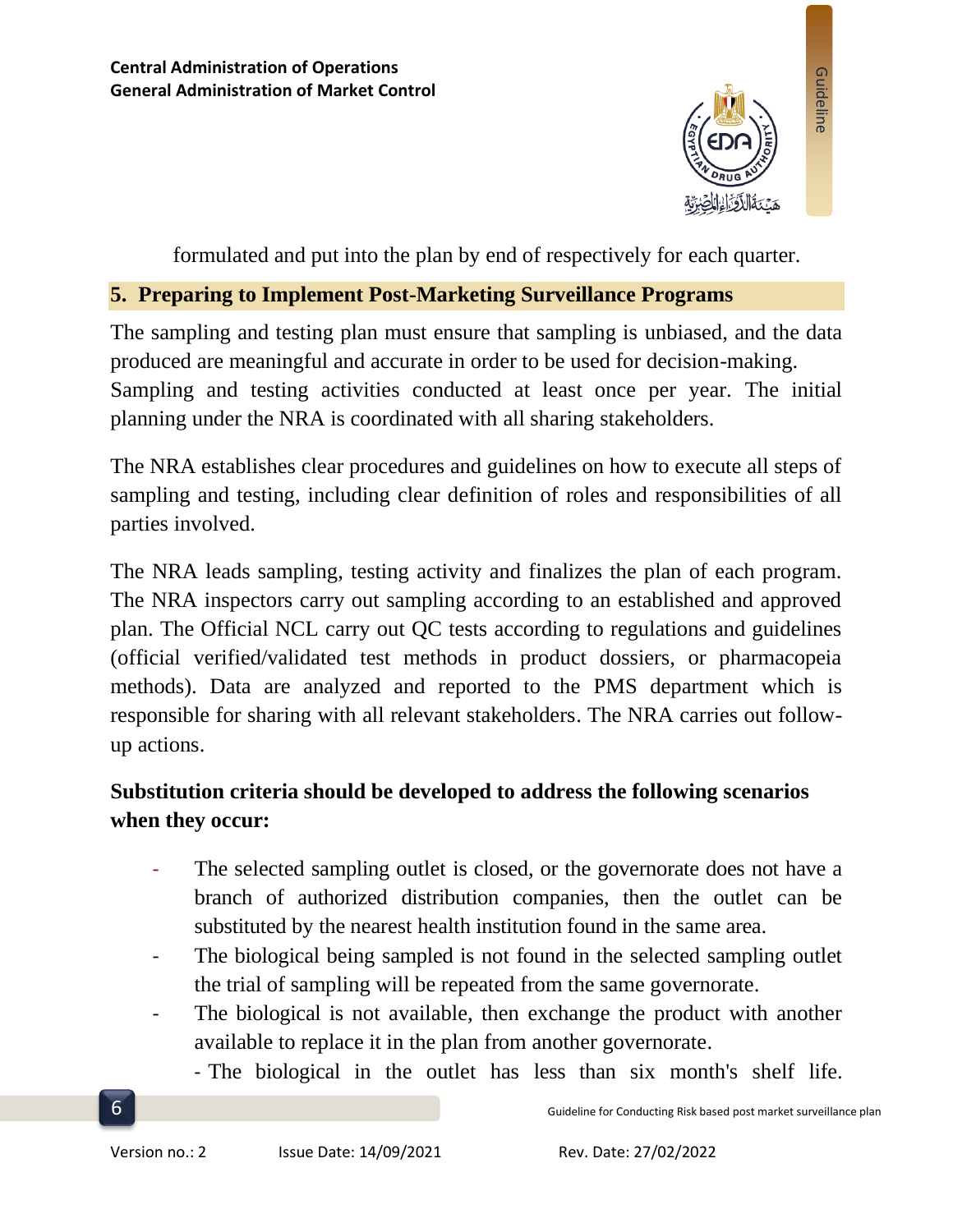

The supply of biological is limited, and the biological is necessary for life of the patient, then the product would be changed in that site.

The minimum quantity of biological needed is not available during sampling.

## **6. Designing of plan**

Develop a PMS risk-based plan for the biological should be matching with the lot release plan which is implemented according to the set timetable.

Risk-based plans provide all technical information about the tests to be used, product specifications; the number of units per sample to collect for each drug and basic info.

All technical information to be collected for each sample is complete and accurate.

The PMS-RB plan defines the locations at which samples will be collected, the drugs to be sampled, the minimum units of doses to be collected for each sample, the number of samples to be collected for each drug, and the total number of samples to be collected in the area for which the sampling plan is prepared she has. It also contains detailed instructions for sample collectors.

Based on risk these products may be targeted for PMS surveillance at any time.

The schedule for risk-based of products is made based on risks as:

- 1. Monitoring new drugs on the market.
- 2. Drug monitoring based on risks associated with manufacturing complexity, dosage form, stability (e.g., temperature sensitivity), safety/efficacy (e.g., narrow therapeutic window), and demand (e.g., high burden disease), and therapeutic indications (e.g., infectious diseases), or other factors.
- 3. Quality control of biological at the main entry points. This type of monitoring acts as a first-class intervention, has been shown to prevent the circulation of poor quality biological, and requires close cooperation between regulatory, customs and law enforcement authorities.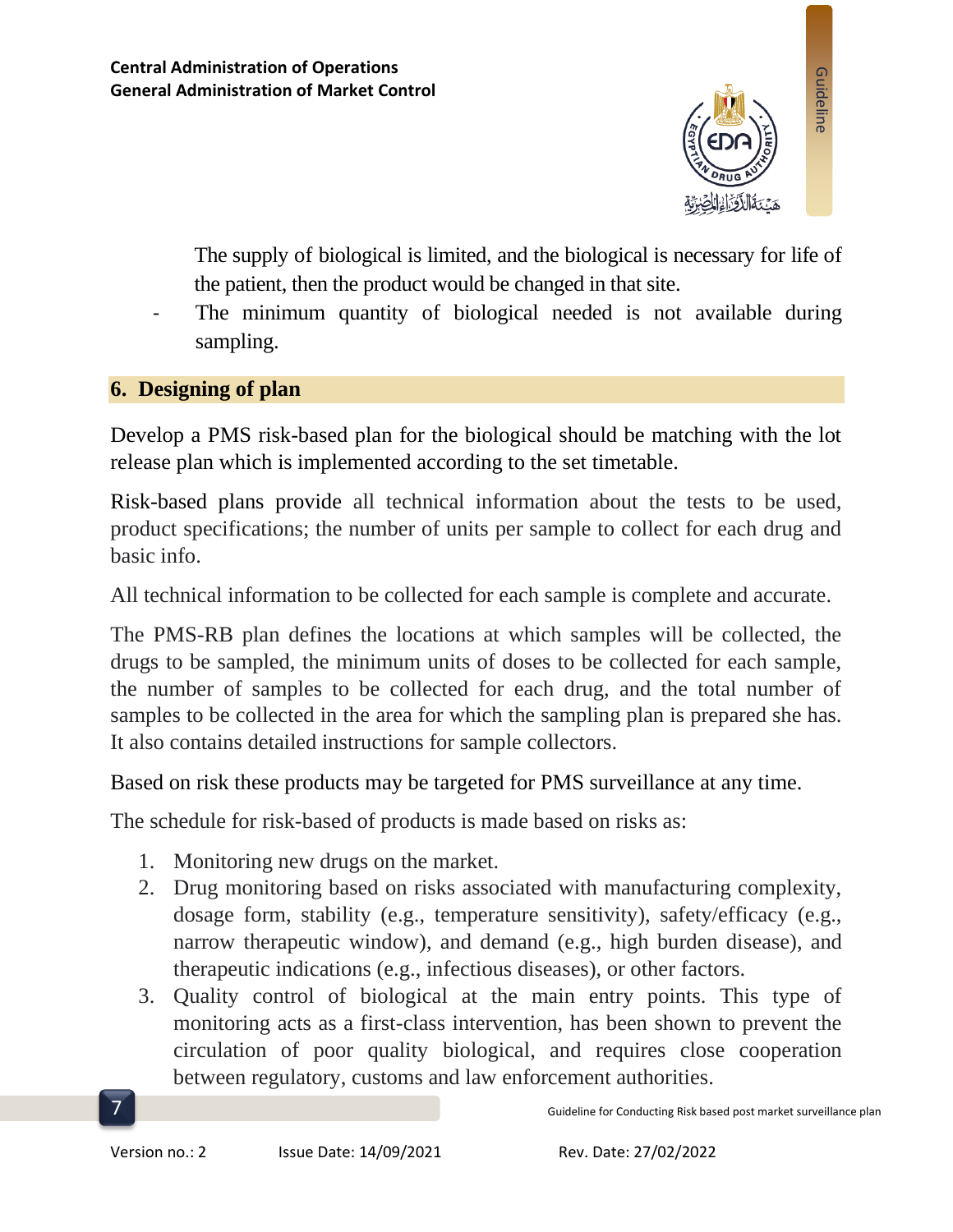

4. Coordination with ongoing sampling and testing initiatives, such as: sampling and testing activities conducted by national health programs (e.g., Office of Malaria, Tuberculosis, HIV/AIDS, Office of Family Health).

## **7. Framework for risk-based post-market surveillance tool**



# **7.1 Selection of biological product**

The number of biological authorized to be on the market varies from one country to another. Controlling the quality of all biological registered is extremely difficult and often unfeasible, so applying risk-based approaches to select biological for sampling and testing as part of a post-marketing surveillance program is imperative that is why grouping of biological done according to:

- a) Lot-Release (LT) policy
- b) Post marketing surveillance (PMS) classification factors: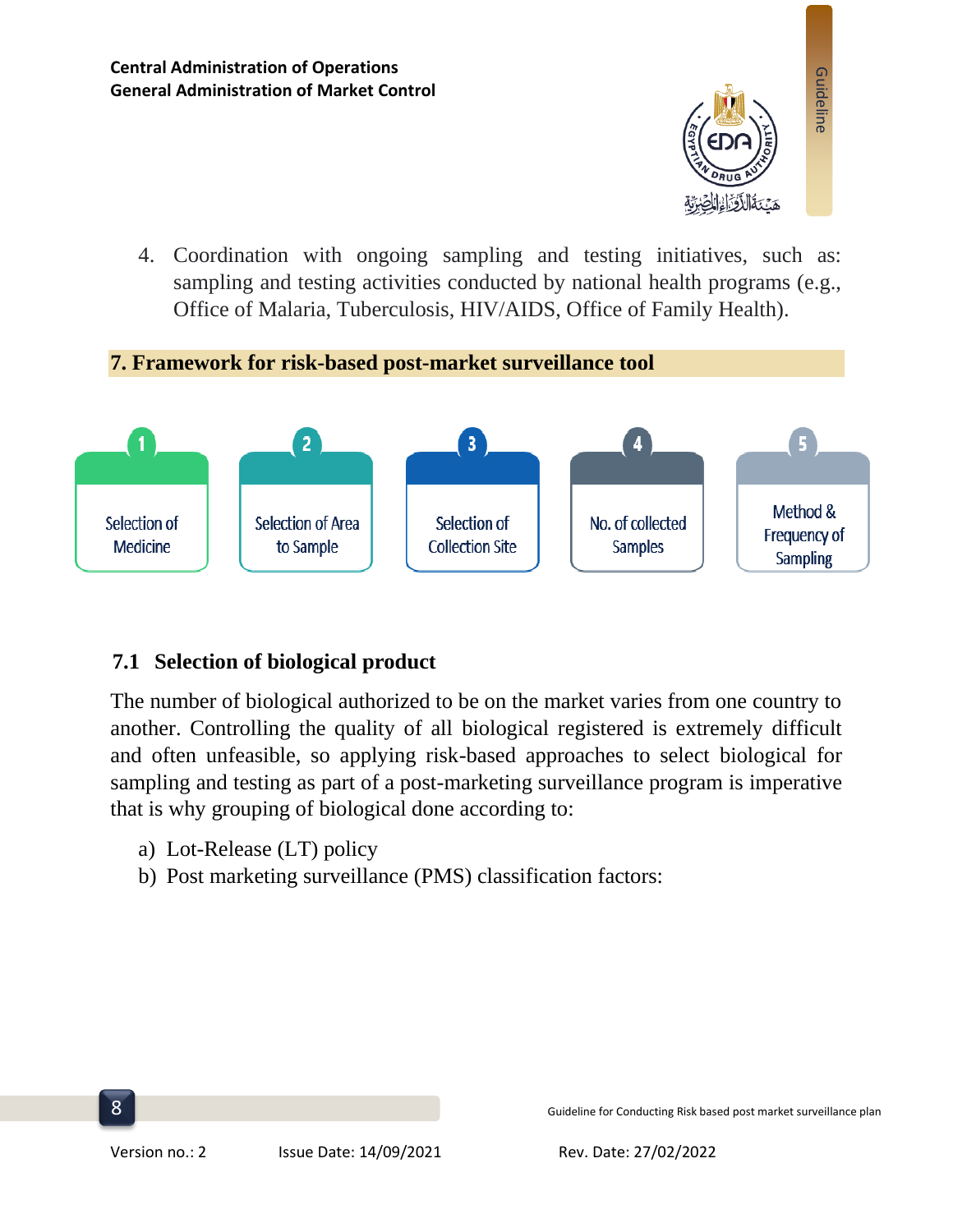

Guideline

| <b>Factors Considered</b>   | Low                              | Medium | <b>High</b> |  |
|-----------------------------|----------------------------------|--------|-------------|--|
| <b>Stability Profile</b>    | Accepted storage > 2-8           |        |             |  |
|                             | 2-8 only and DF, and PFL and /or |        |             |  |
| Packaging or                | lyophilized with dil             |        |             |  |
| formulation                 | Liquid                           |        |             |  |
| Previous complaints         | complaints (CC, supply chain)    |        |             |  |
| history CC or SF            | counterfeit SF                   |        |             |  |
|                             | Specialized use (certain use)    |        |             |  |
| Lisence Authourization      | Emergency use, widespread        |        |             |  |
|                             | campaigns                        |        |             |  |
| Availability of the         | Shortage                         |        |             |  |
| medicine<br>(market access) | Available                        |        |             |  |

## Risk Matrix for Categorization of selected biological  $low-risk 1-6$  moderate-risk 7-9 high-risk  $\geq 10$

According to these factors biological will be classified into: -

Group (1) High-risk products Group (2) Medium-risk products Group (3) Low-risk products

# **7.2 Selection of geographical area for sampling**

The governorates will be classified using their geographical regions and based on the following classification factors:Population Size, Border zone / ports, Supply chain, transportation from the central stores to regions, Storage performance and history of cold chain complaints and History of Counterfeit and sub-standard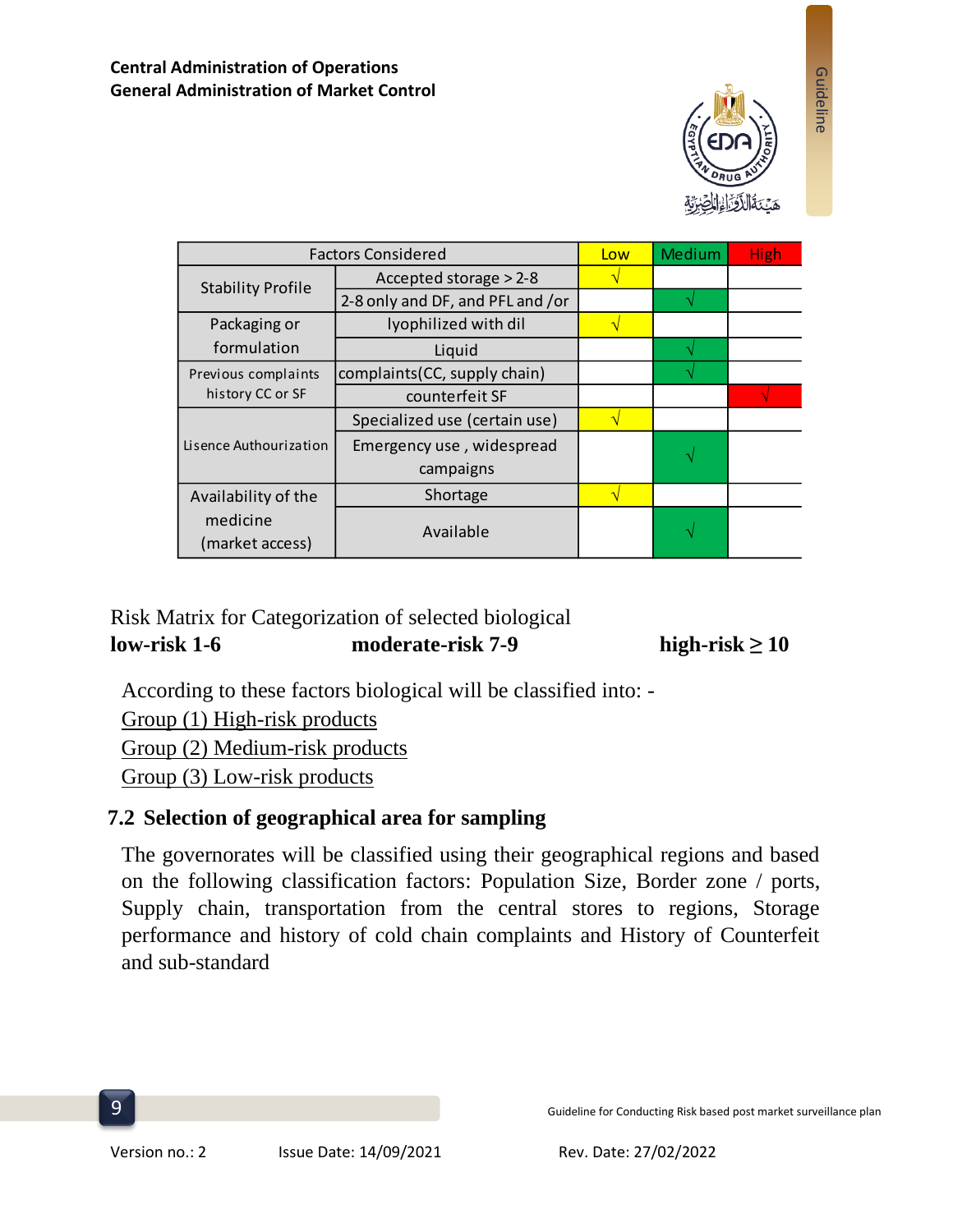

|                                                                      |  |                           |                       | Low | Medium | High |
|----------------------------------------------------------------------|--|---------------------------|-----------------------|-----|--------|------|
| <b>Population size</b>                                               |  | $> 6$ millions            |                       |     |        |      |
|                                                                      |  | 3 - 6 millions            |                       |     |        |      |
|                                                                      |  | $<$ 3 million             |                       | ٦   |        |      |
| Border zone / (air)<br>ports                                         |  | If present                |                       |     |        |      |
|                                                                      |  |                           |                       |     |        |      |
| Poor supply /<br>transportation from the<br>central stores (regions) |  | G. Cairo & Alex.          |                       |     |        |      |
|                                                                      |  |                           | Delta & Canal regions |     |        |      |
|                                                                      |  |                           | Upper Egypt Region    |     |        |      |
| Poor storage                                                         |  | <6 CC complaints / year   |                       |     |        |      |
| condition / Cold                                                     |  | 6-12 CC complaints / year |                       |     |        |      |
| Chain (CC) complaints                                                |  | > 12 CC complaints / year |                       |     |        |      |
| <b>Presence of SF</b>                                                |  | Counterfait history       |                       |     |        |      |
| medicine                                                             |  |                           | complaints            |     |        |      |

- Risk Matrix for Categorization of geographical area for sampling

### **Low-risk < 6 moderate-risk 6-10 high-risk > 10**

*Follow-up of the cold chain for the stores of biological and vaccines products in all the places they pass through in all the governorates will be done.*

According to these factors geographical area will be classified into: - Group I: High-risk governorates:

Withdrawals are made from these governorates for products in groups  $(1, 2 \& 3)$  at a rate of three times every quarter.

## Group II: Medium-risk governorates:

Withdrawals are made from these governorates for products in groups  $(1, 2 \& 3)$  at a rate of twice every quarter

## Group III: Low-risk governorates:

Withdrawals are made from these governorates for products in groups  $(1, 2 \& 3)$  at a rate of once every quarter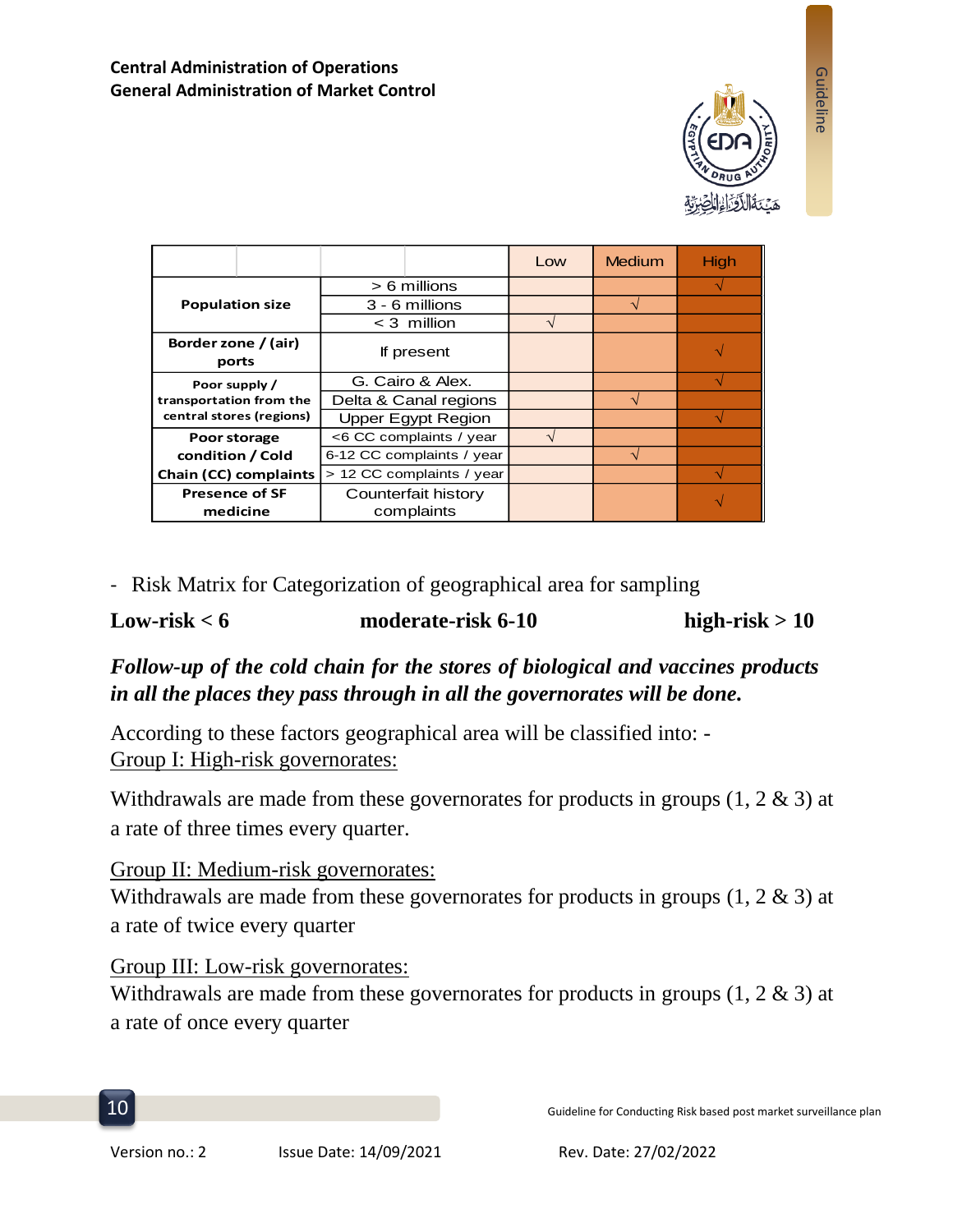

| <b>Biological</b><br>group | High-risk<br>governorates | medium-risk<br>governorates | low-risk<br>governorates |
|----------------------------|---------------------------|-----------------------------|--------------------------|
| High-risk                  | 3 times/quarter           | 2 times/quarter             | 1 times/quarter          |
| <b>Medium-risk</b>         | 3 times/quarter           | 2 times/quarter             | 1 times/quarter          |
| Low-risk                   | 3 times/quarter           | 2 times/quarter             | 1 times/quarter          |

## **7.3 Collection Site**

- Collection of samples from ports of entry are excluded since verification of consignments is done by inspectors from EDA, & consignments are released under restricted release conditions to warehouses of distributers, wholesalers,…etc. and is checked by inspectors from EDA for final release or sampling for testing.
- Withdrawals are made from main outlets *(Level 1)* like the stores of distribution companies and/or private stores and warehouses (medical stores - drug stores - regional stores of the governorate, Intermediate vaccine stores and medical districts) and secondary outlet *(Level 2)* like local pharmacies and pharmacies inside general and specialized hospitals and health care units.

## **7.4 Number of collected samples**

Required quantity of samples which needed for issuing complete report should be collected with reference to the NCL guidance document on quantity of samples required for analysis.

Samples are drawn according to the size of the bottle/vials from the same batch number to be as follows:

Samples with volume less than 1 ml: five samples Samples with volume between 1- 4 ml: three samples Samples with volume 5 ml and more: 2 samples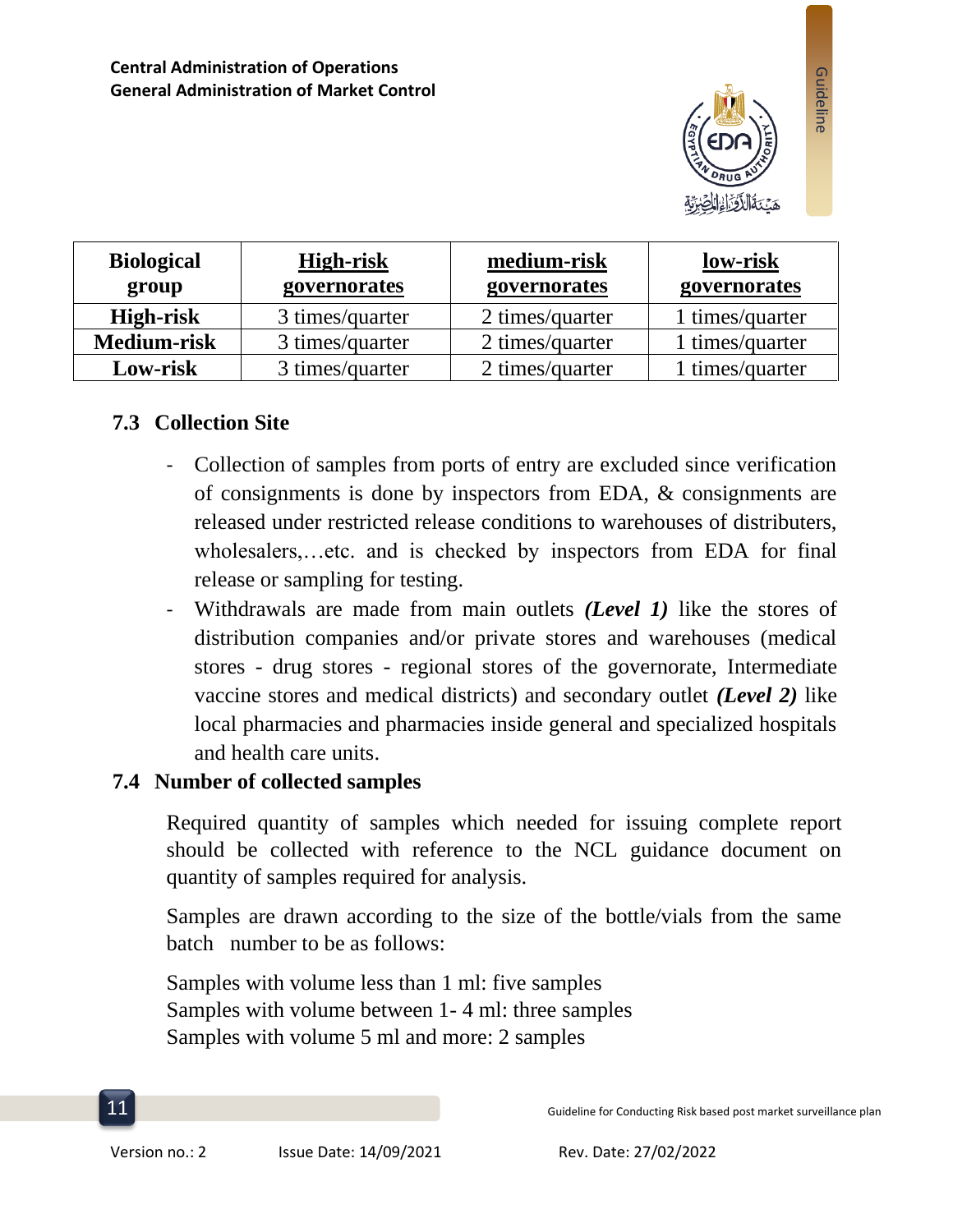

# **7.5 Frequency of sampling**

According to the previous factors a PMS risk-based sampling matrix will be done like:

Group (1) High-risk products:

- These products are withdrawn and analyzed three times annually, twice from the main outlets (distribution companies, stores and warehouses) and once from a secondary outlet (one of the pharmaceutical institutions).
- At least one sample Withdrawn from one of the ports of a governorate with high and/or medium risks, with follow-up of the cold chain and storage in all governorates.
- Conducting major tests (Relevant test)

Group (2) Medium-risk products:

- These products are withdrawn and analyzed twice a year, once from one of the main outlets (distribution companies, stores and warehouses) and once from a secondary outlet (one of the pharmaceutical institutions).
- At least one sample Withdrawn from one of the ports of a governorate with high and/or medium risks, with follow-up of the cold chain and storage in all governorates.
- Conducting major tests (Relevant test)

Group (3) Low-risk products:

- These products are withdrawn and analyzed twice a year, twice from a secondary outlet (a pharmacy institution).
- Samples will be withdrawn twice during the year from any governorate, with the follow-up of the cold chain and storage in all governorates
- conducting the main tests (Relevant test)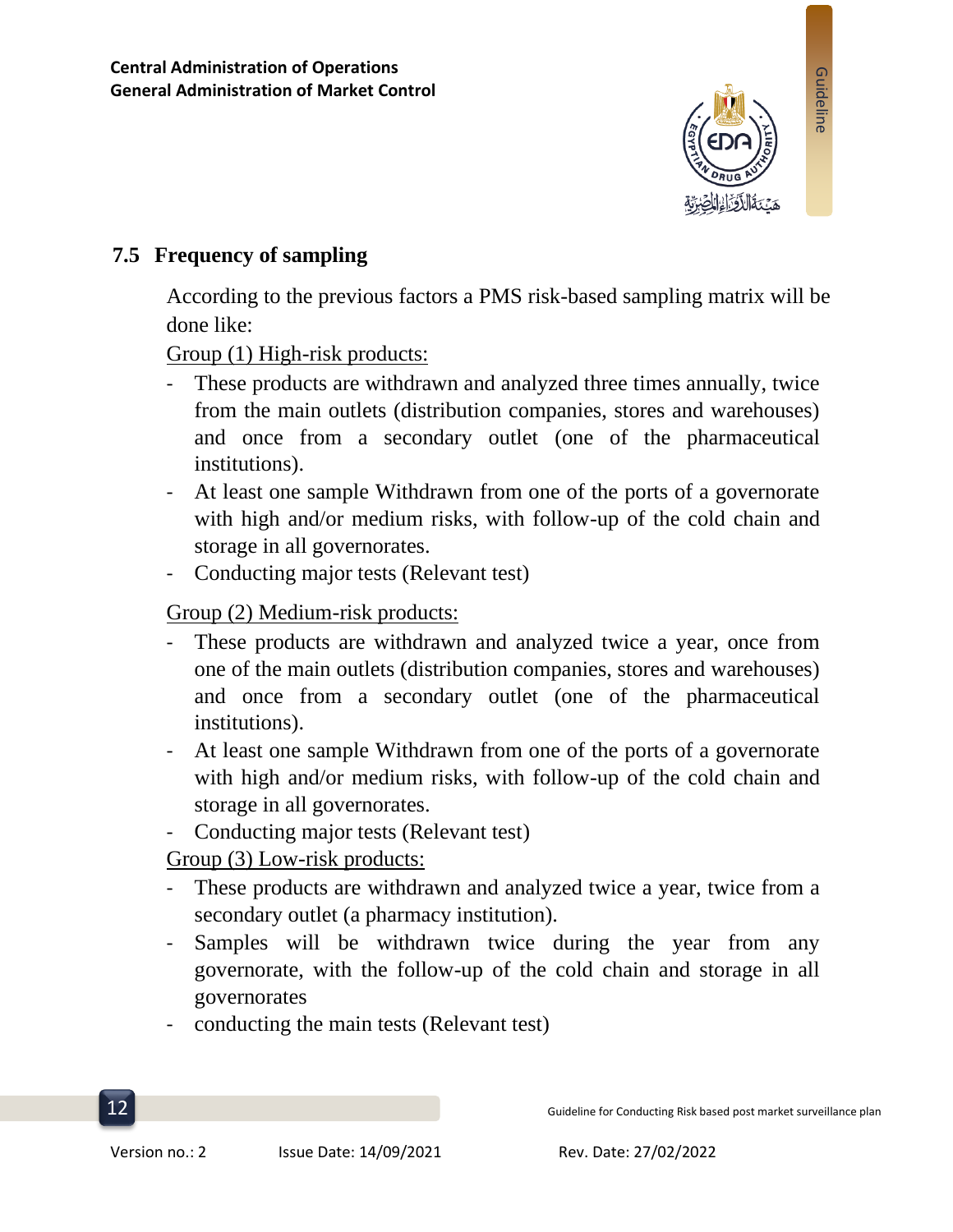

Guideline

| <b>Product Risk</b> | <b>Frequency of</b><br>sampling/year | Site of sampling                 | <b>Region of sampling</b>                     | <b>Testing</b> |
|---------------------|--------------------------------------|----------------------------------|-----------------------------------------------|----------------|
| High                |                                      | 2 from level 1<br>1 from level 2 | At least 1 from high or<br>medium risk region | Relevant       |
| <b>Medium</b>       |                                      | 1 from level 1<br>1 from level 2 | At least 1 from high or<br>medium risk region | Relevant       |
| Low                 |                                      | 2 from level 2                   | any                                           | Relevant       |

[*Risk based matrix for sampling*]

## **8. Implementation of Plan**

After developing the PMS risk-based plan which provide all technical information about the tests to be used, product specifications, the number of units per sample to collect for each drug and basic information regarding the stability of the drugs and proper handling during sampling and the notification of all concerned parties of the risk-based plan.

The drug authority inspectors will implement the PMS risk-based (PMS-RB) process and start sampling after making an inspection report for the pharmaceutical institution, from which the risk-based will be made, indicating the availability of good storage requirements for the institution, as well as describing the storage conditions of the withdrawn product, in addition to the necessity and quality of documents indicating a source of supply of the product indicating the supplier, batch number and date of supply.

Visual check is done for outer packaging and inner leaflet of the product and to mention any notes in case there are any changes while matching the drawn sample to an original sample.

Visual examination of the drug is carried out to monitor the presence of impurities, the appearance of mold, or a change in the physical properties of the product and

take notes, if there are any.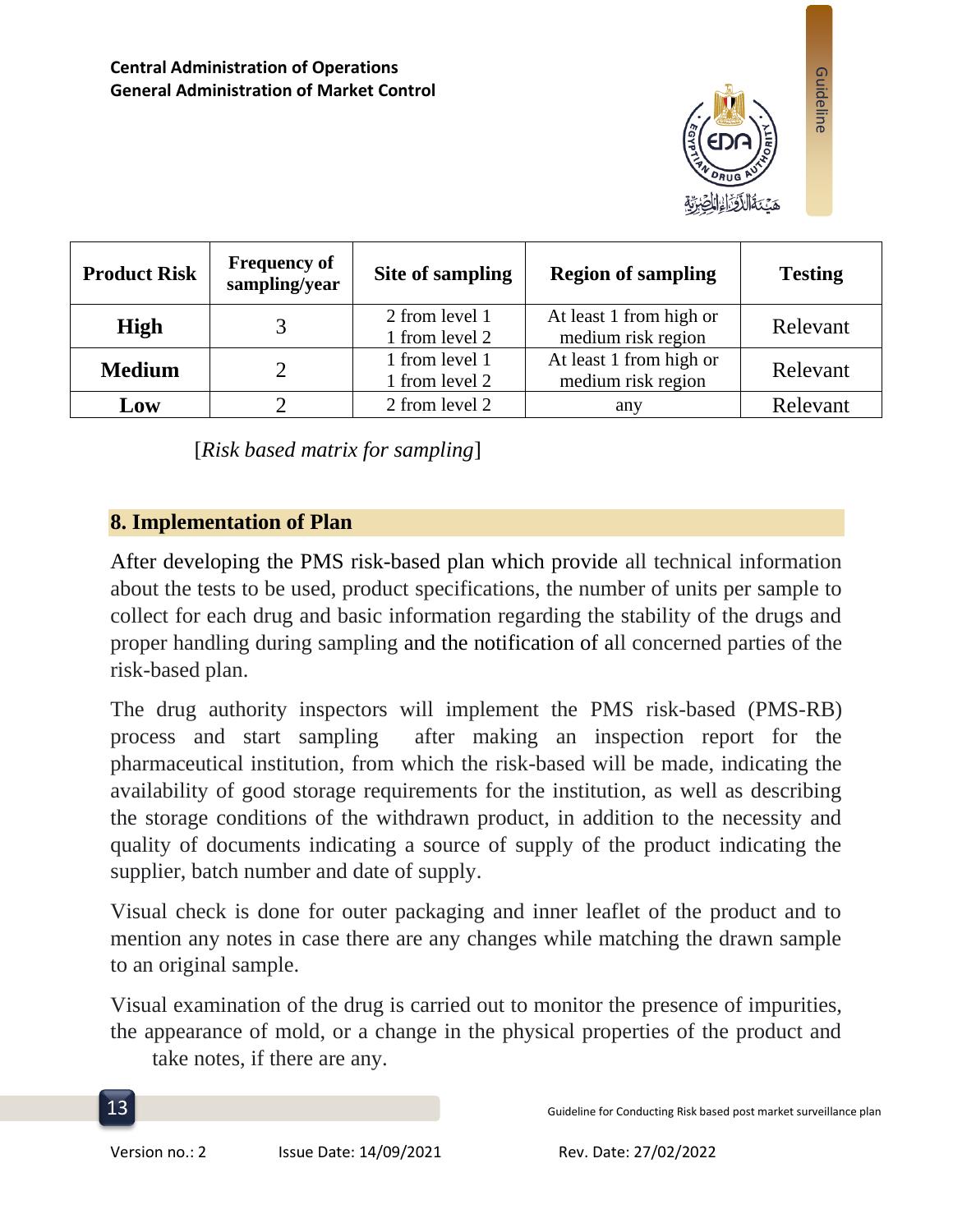

## **9. Sampling collection**

The number of samples corresponding to the risk-based plan is drawn randomly, in preparation for sending them for analysis

The sampling form shall be filled out showing all the technical information (including the location of collection, the number of samples collected, the name of the sample and any note at the time of collection) that will be collected for each complete and accurate sample, and it shall be signed by the authority's inspectors as well as the director of the pharmaceutical establishment

## **10. Product Information Review and confirmatory testing**

- Results of the product information review and confirmatory testing will be completed.

- Testing results will be shared with Market control & surveillance unit in EDA for sharing information with relevant stakeholders and taking further regulatory actions.

# **11.Analyze, Communicate & Act:**

Regular meetings are held with all interested parties that will be in direct or indirect contact and will be affected by the risk-based plan by mean or another to clarify all the vague points for instance refunding the pharmaceutical institutions for the withdrawn products and the response in case of non-conform sample.

Depending on the data presented to the NCL and the potential public health importance of the findings, the authority may take a variety of actions, including but not limited to further testing of samples and requesting additional information or clarification from market authorization holders, or other appropriate regulatory action such as recall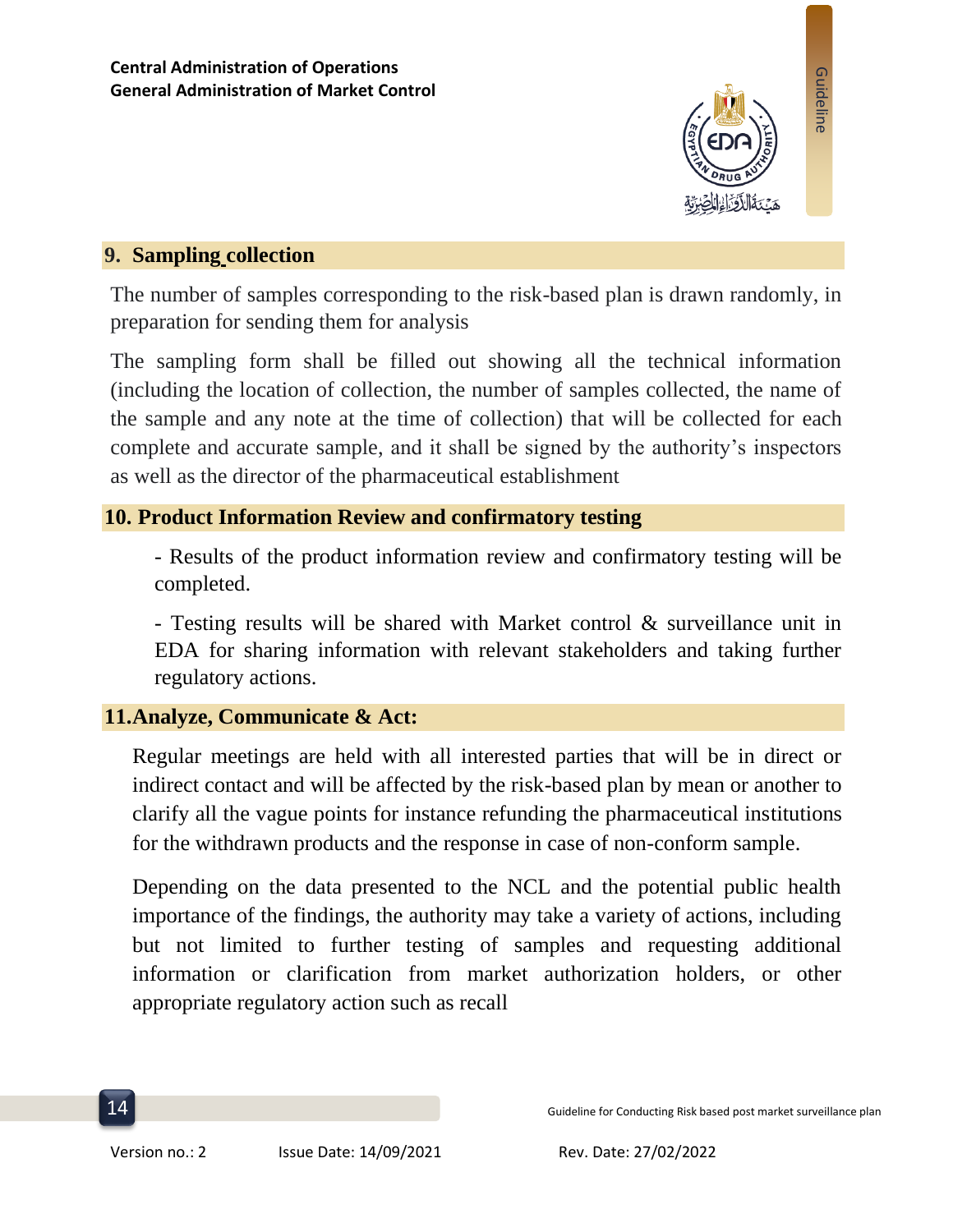

# **12. Conclusion:**

Data from sampling and testing activities within post marketing surveillance programs can be used to strengthen the programs themselves and should be used to continuously shape, refine, and improve future activities and national postmarketing surveillance priorities.